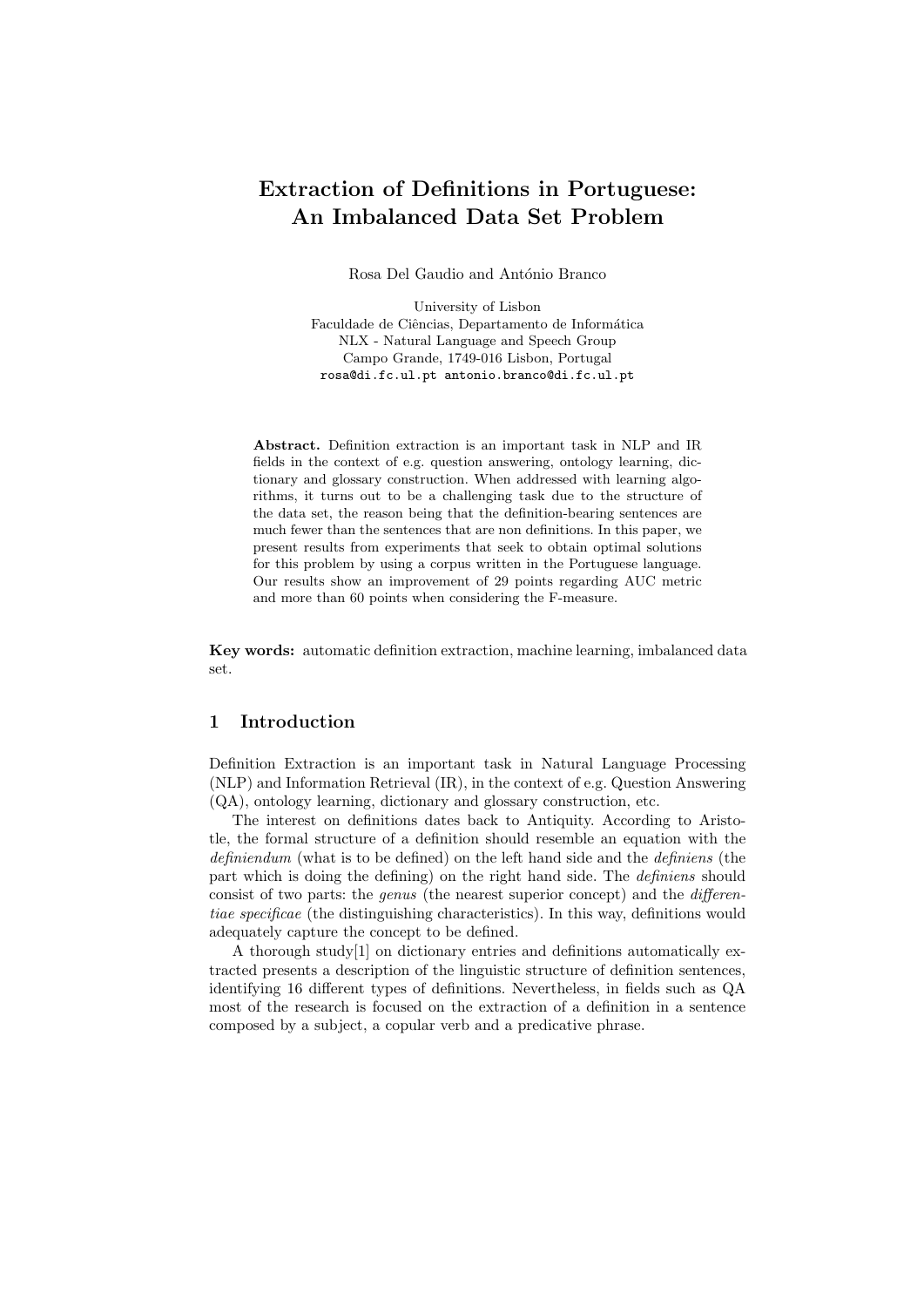In this field, the particular type of question, termed as definition question or "what" question, presents characteristics that differentiate it from other questions. All other types of questions, introduced by "who", "when", etc., give some clues on the type of answer which is supposed to be obtained. For example, which semantic type of named entity would provide a better answer to the question. In the case of definition questions, the space of answers is open and this implies that this class of questions needs specific techniques to be dealt with. In particular, when learning algorithms are used, this broadness gives rise to an imbalanced data set, which, depending on the corpus and the techniques used, may present different degrees of imbalance. For example, using a corpus consisting of encyclopedic text and web documents, [2] report that only 18% of the sentences were definitions. On the other hand, using only encyclopedic documents, [3] had a balanced corpus where the definition-bearing sentences represent 59% of the whole corpus.

Similarly to other works in this field, in this paper a definition is considered to be a sentence containing an expression (the definiendum) and its definition (the definiens), connected by the verb "to be", as in the example "FTP is a protocol that allows the transfer of archives from a place to another through the Internet." The corpus used in the work reported in this paper is composed mostly of tutorials and scientific papers in the Information Technology field, where the definition-bearing sentences were manually annotated and represent the 9% of all sentences.

The definition extraction problem can thus be represented as a binary classification task, where for each sentence in the corpus it is possible to assign the correct class: "definition" or "no definition".

In this paper, we present results obtained with the application of several sampling approaches to our imbalanced data set in order to build more effective classifiers for the definition extraction problem. We try to keep our model as general as possible in order for it to be applicable in different domains. For this reason, we only use information on part of speech (POS) as a feature. This makes the present approach viable for all those languages that are not equipped with rich lexical resources as learning data or in a situation where the domain is too specific to benefit from such resources.

Our task handles several aspects that are common to different machine learning tasks in NLP applications: small amounts of data, inherent ambiguity, noisy data (human annotators make mistakes), imbalanced class distribution, this last aspect being the main issue addressed in this paper.

The rest of the paper is organized in the following way: Section 2 reports on work in the area of definition extraction. Section 3 gives a brief description of the corpus used. Sections 4 and 5 report respectively on the algorithms and on the sampling techniques used. Section 5 is devoted to discussing possible evaluation metrics to be used in the case of imbalanced data sets. Finally, Section 6 presents the results and in Section 7 conclusions are drawn and future directions of our investigation are put forward.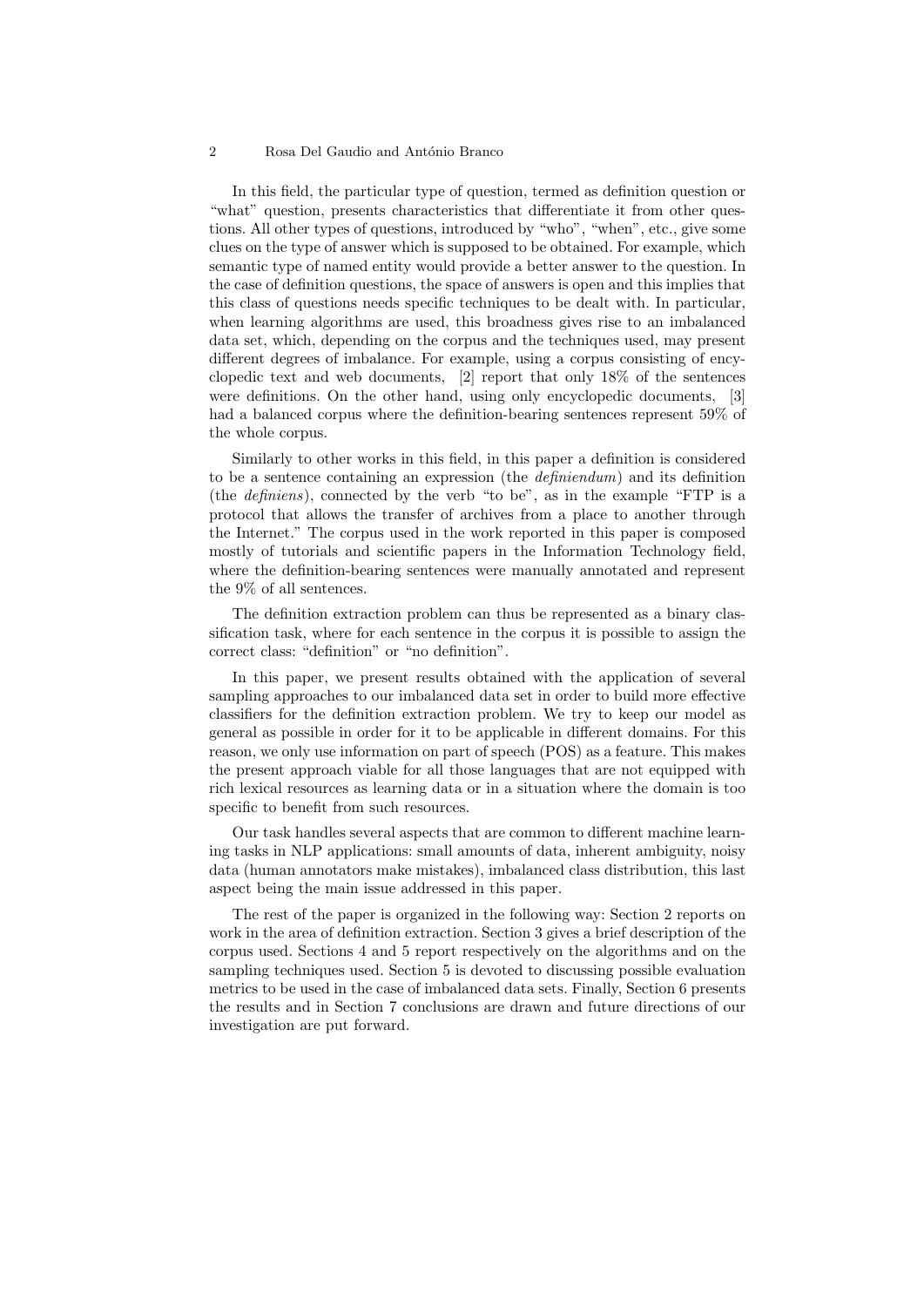# 2 Related Work

Previous research on automatic extraction of definitions explored the lexicosyntactic patterns in texts taking into consideration mainly POS or lemmas as main linguistic features. Since the 90's, several authors have proposed methods to identify lexico-syntactic patterns [4, 5].

DEFINDER [6] is an automatic definition extraction system that combines simple cue-phrases and structural indicators introducing the definitions and the defined term. It was developed with a well-structured medical corpus, where 60% of the definitions are introduced by a set of limited text markers. The nature of the corpus used can explain the high performance obtained by this system (87% precision and 75% recall).

Malaise and colleagues [7] developed a system for the extraction of definitory expressions containing hyperonym and synonym relations from French corpora, using corpora from different domains for training and testing. These authors used lexical-syntactic markers and patterns to detect at the same time definitions and relations. For the two different relations (hyponym and synonym), they obtained, respectively, 4% and 36% of recall, and 61% and 66% of precision.

More recently, machine learning techniques were combined with pattern recognition in order to improve the general results. In particular, [3] used a maximum entropy classifier to extract definitions in order to distinguish actual definitions from other sentences. They propose several attributes to classify definition sentences, namely text properties (such as n-gram and bag-of-words), sentence position, syntactic properties and named entity classes. The corpus used was derived from medical pages of the Dutch Wikipedia, from which they extracted sentences based on syntactic features, ending up with 2,299 senteces of which 1,366 are actual definitions. This gives an initial accuracy of 59%, that was improved with machine learning algorithms up to 92.21%

In [8], a system to extract definitions from off-line documents is presented. They experimented with three different algorithms, namely Naïve Bayes, Decision Tree and Support Vector Machine (SVM), obtaining the best score with SVM with a F-measure of 0.83 with a balanced data set.

Westerhout and Monachesi [9] combine syntactic patterns with a Naïve Bayes classification algorithm with the aim of extracting glossaries from tutorial documents in Dutch. They used several properties and several combinations of them, obtaining an improvement in precision of 51.9%, but a decline in the recall of 19.1% in comparison with the syntactic pattern system developed previously by these authors, using the same corpus.

In spite of the increasing attention the imbalanced data set issue has attracted in the machine learning community, shown by two different workshops held in  $2000^{-1}$  and  $2003^{-2}$ , little attention has beeen payed to the data set structure of the definition detection task when addressed with machine learning techniques.

<sup>&</sup>lt;sup>1</sup> Japkowicz, editor, Proceedings of the AAAI2000 Workshop on Learning from Imbalanced Data Sets, AAAI Tech Report WS-00-05.

<sup>&</sup>lt;sup>2</sup> N. V. Chawla, N. Japkowicz, and A. Kolcz, editors, Proceedings of the ICML2003 Workshop on Learning from Imbalanced Data Sets. 2003.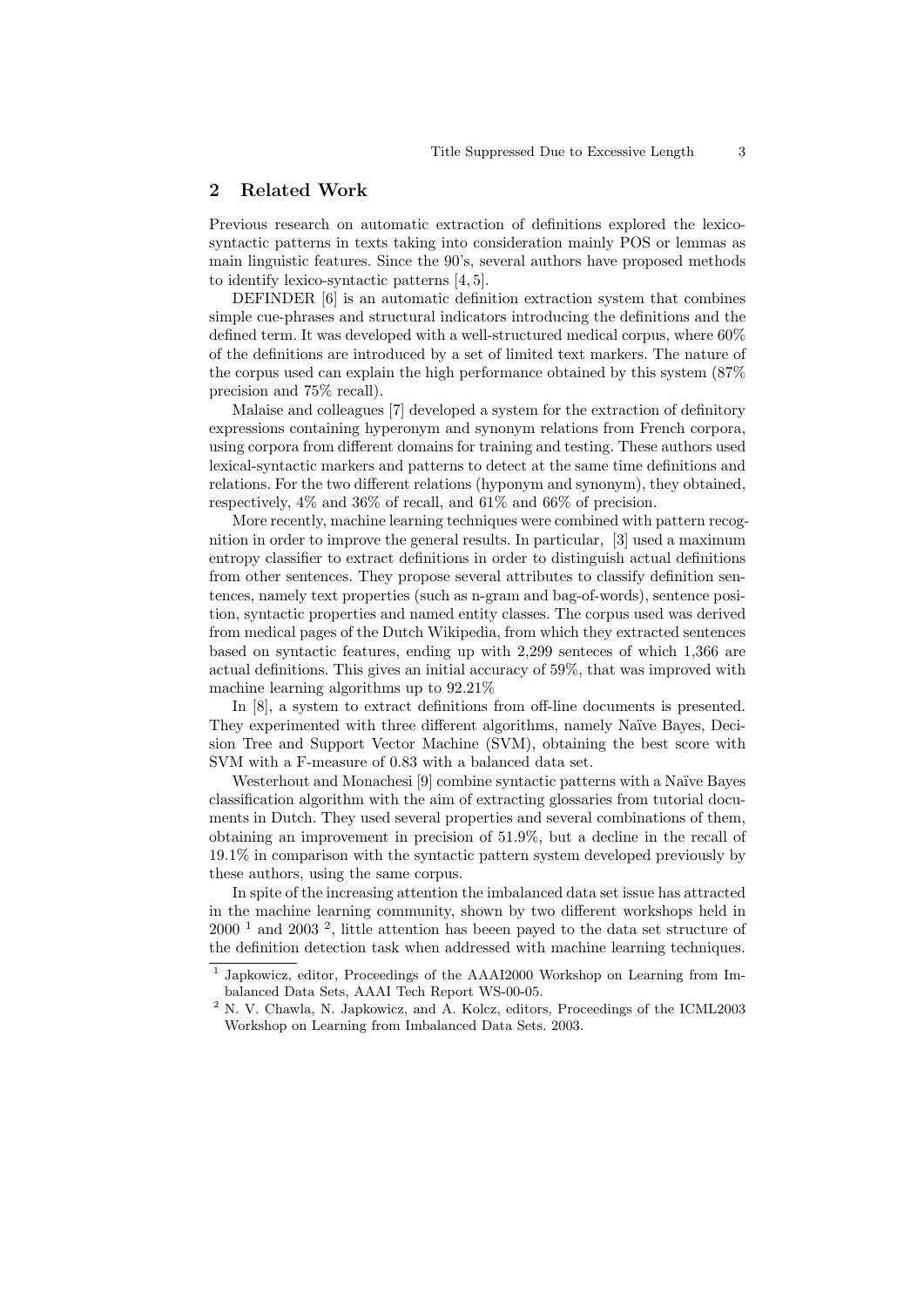Recently, some authors have started to look at this problem of imbalanced data sets in the context of definition extraction. In particular, [10] down-sampled their corpus using different ratios (1:1, 1:5, 1:10) in order to seek for best results. The corpus they used presented an original ratio of non-definitions to definitions of about 19. Although they obtained some improvement in terms of the F-measure, in particular with the ratio 1 to 5, they couldn't improve results obtained with a rule based grammar previously developed using the same corpus. These authors also investigated the use of Balanced Random Forest algorithm in order to deal with this imbalance, succeeding in outperforming the rule based grammar previously developed by 5 percentage points [11].

# 3 Data Set Description

The corpus used for the experiments was collected in the context of the LT4eL project [12]. It was used to develop different tools, such a keyword extractor, a glossary candidate detector and an ontology, in order to support e-learning activities[13, 14]. The corpus is composed of several tutorials and scientific papers in the field of Information Technology and has a size of 274,000 tokens. It was automatically annotated with morpho-syntactic information using the LX-Suite [15, 16].

Definition-bearing sentences were manually annotated. In each sentence, the term defined, the definition and the connection verb were annotated using a different XML tag. As the focus of this work are definitions conveyed by the verb "to be", a simple grammar was developed in order to extract all the sentences with this verb as main verb. A sub-corpus was obtained, composed by 1,360 sentences, 121 of which are definitions, with a ratio of about 10:1.

As for feature selection, works in similar areas tend to use different types of properties (text, document, syntactic, etc.). Examples of text properties are bagof-words and n-grams [17] either of part-of-speech or of base forms. Regarding document properties, the position of the definition inside the document is often used as a property [18], as well as the presence of determiners in the *definiens* and in the *definiendum* [3]. Other relevant properties can be the presence of named entities [3] or data from an external source such as encyclopedic data, wordnets, etc. [19].

Most of these features are strictly related to the corpus used, rendering generalizations for other corpus very difficult. For example, in [3] the use of the position of a definition-bearing sentence as a feature is based on the observation that definitions tend to occur at the beginning of a document, but the corpus used in their work was based on wikipedia articles, and this is just a characteristic of this public encyclopedia. Similar problems arise when information other than part of speech is used as a feature. In this case, the results obtained are typically hard to generalize to other text domains.

For all these reasons, in the present work, instances were represented as ngrams of POS. Different configurations were tested with  $n$  ranging from 1 to 4. From all POS n-grams extracted from the set of 1,360 definitions, the 100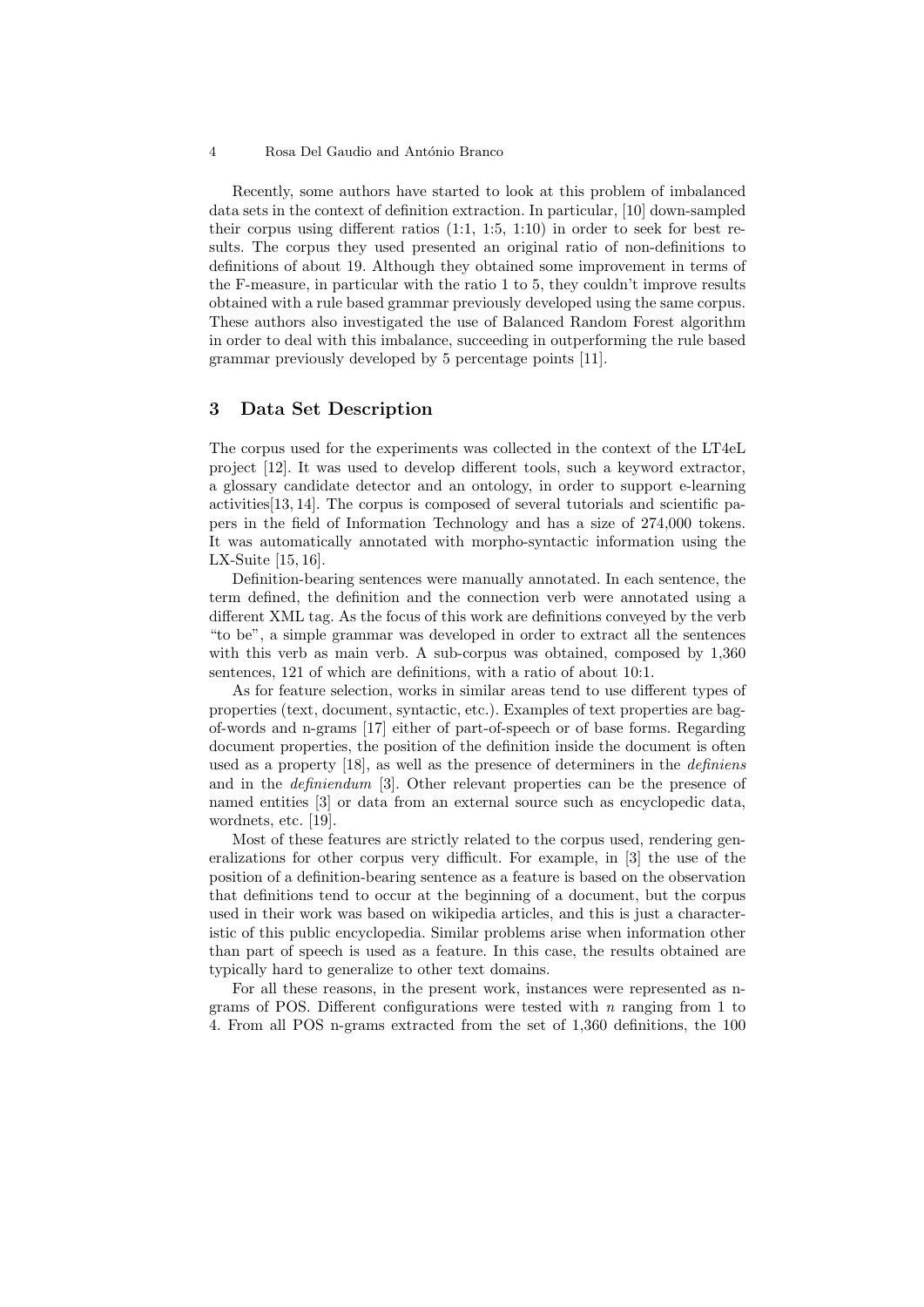most frequent were used as features. Each sentence was represented as an array where cells record the number of occurrences of these n-grams. In this paper, due to the limited number of pages available, only results obtained with the best representation are shown, that is with bi-grams.

# 4 Machine Learning Algorithms

When selecting learning algorithms, two different considerations were taken into account. First, we want to use those algorithms that in literature represent the state of the art for definition extraction and also for imbalanced data sets problems. Second, we want to cover different classes of algorithms, having at least a representative algorithm for different classes. In this way, results obtained with different sampling techniques may be generalized to a larger range of algorithms. Five different algorithms were selected: Naïve Bayes, C4.5, Random Forest, k-NN, SVM.

Naïve Bayes is a simple probabilistic classifier that is very popular in Natural Language applications. In spite of its simplicity, it permits to obtain results quite similar to those obtained with more complex algorithms.

C4.5 and Random Forest are two decision tree algorithms. The first is a relatively simple algorithm that splits the data into smaller subsets using the information gain in order to chose the attribute for splitting the data. The second is a classifier consisting of a collection of decision trees. For each tree, a random sample of the data set is selected (the remaining is used for error estimation), and for each node of the tree, the decision at that node is based on a restricted number of variables.

The k-NN algorithm is a type of instance-based learning, also called lazy learning because, unlike the algorithms above, the training phase of the algorithm consists only in storing the feature vectors and class labels of the training samples and all computation is deferred for the classification phase. In this phase, the algorithm computes the distance between the target sample and *n* samples in the data set, assining the most frequent class. Two different K nearest neighbors classifiers were constructed, with k equal to 1 and to 3.

SVM is a classifier that tries to find an optimal hyperplane that correctly classifies data points as much as possible and separates the point of two classes as far as possible.

All the classifiers were implemented using the Weka workbench [20].

# 5 Sampling Techniques

In many real-world classification applications, most of the examples are from one of the classes, while the minority class is the interesting one. As most of the learning algorithms are designed to maximize accuracy, the imbalance in the class distribution leads to a poor performance of these algorithms. The issue is therefore how to improve the classification of the minority class examples.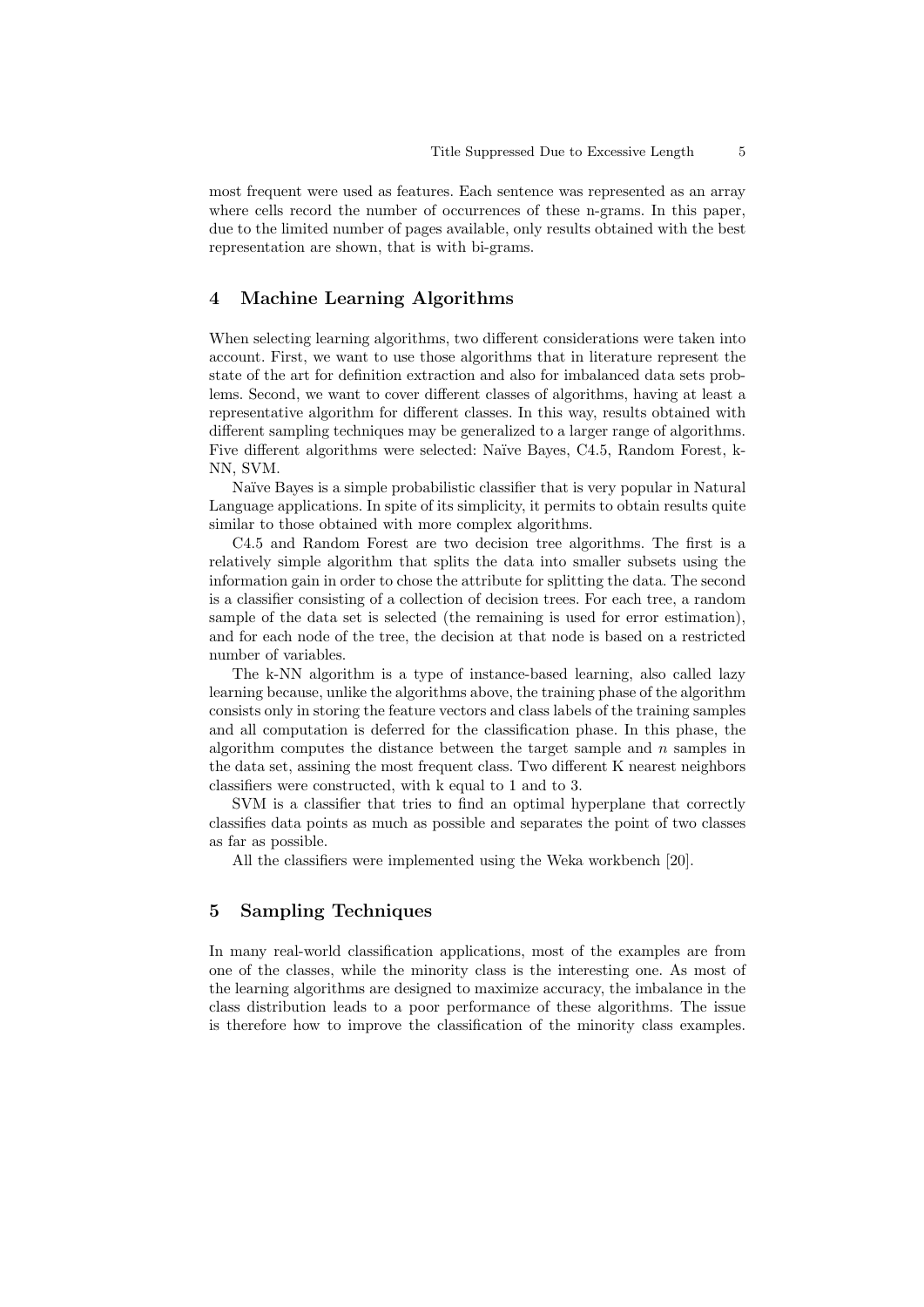A common solution is to sample the data, either randomly or intelligently, to obtain an altered class distribution.

Random over-sampling consists of random replication of minority class examples, while in random down-sampling majority class examples are randomly discarded until the desired amount is reached. These two very simple methods are often criticized due to their drawbacks. Several authors pointed out that the problem with under-sampling is that this method can discard potentially useful data that could be important for the induction process. On the other hand, random over-sampling can increase the likelihood of overfitting, since it makes exact copies of the minority class examples.

When speaking about negative and positive examples in a data set, it is important to have in mind that not all the examples have the same value. There are examples that are more prototypical than others and represent better the class to which they belong, while others are too similar to be useful, and others are just noise.

Building on these considerations, several methods were proposed in order to retain safe examples in the re-balanced data set. We consider here two of such methods, namely the Condensed Nearest Neighbour Rule and Tomek Link algorithm.

Condensed Nearest Neighbor Rule (CNN) [21] finds a consistent subset of examples in order to eliminate the examples from the majority class that are distant from the decision border, since these examples might be considered less relevant for learning. The CNN is sensitive to noise and noisy examples are likely to be misclassified as many of them will be added to the training set.

Tomek Links [22] removes both noise and borderline examples. Tomek Links are pairs of instances of different classes that have each other as their nearest neighbors. As an under-sampling method, only examples belonging to the majority class are eliminated. The major drawback of Tomek Link under-sampling is that this method can discard potentially useful data that could be important for the induction process. This method has an higher order computational complexity and will run slower than other algorithms.

While the previous methods are intelligent down sampling techniques, SMOTE is an over-sampling method that produces new synthetic minority class examples. SMOTE [23] forms new minority class examples by interpolating between several minority class examples that lie together in "feature space" rather than "data space". For each minority class example, this algorithm introduces synthetic examples along the line segments joining any/all of the k minority class nearest neighbors (in this work k is equal to 3).

# 6 Evaluation Issues

Using the confusion matrix in Table 1 as a starting point, we discuss the possible metrics for the evaluation of the classifiers investigated in this work. One of the most used metrics is the Error Rate, defined as  $1.0-(TP+TN)/(TP-$ FP+FN+TN). However, using this metric implies that the class distribution is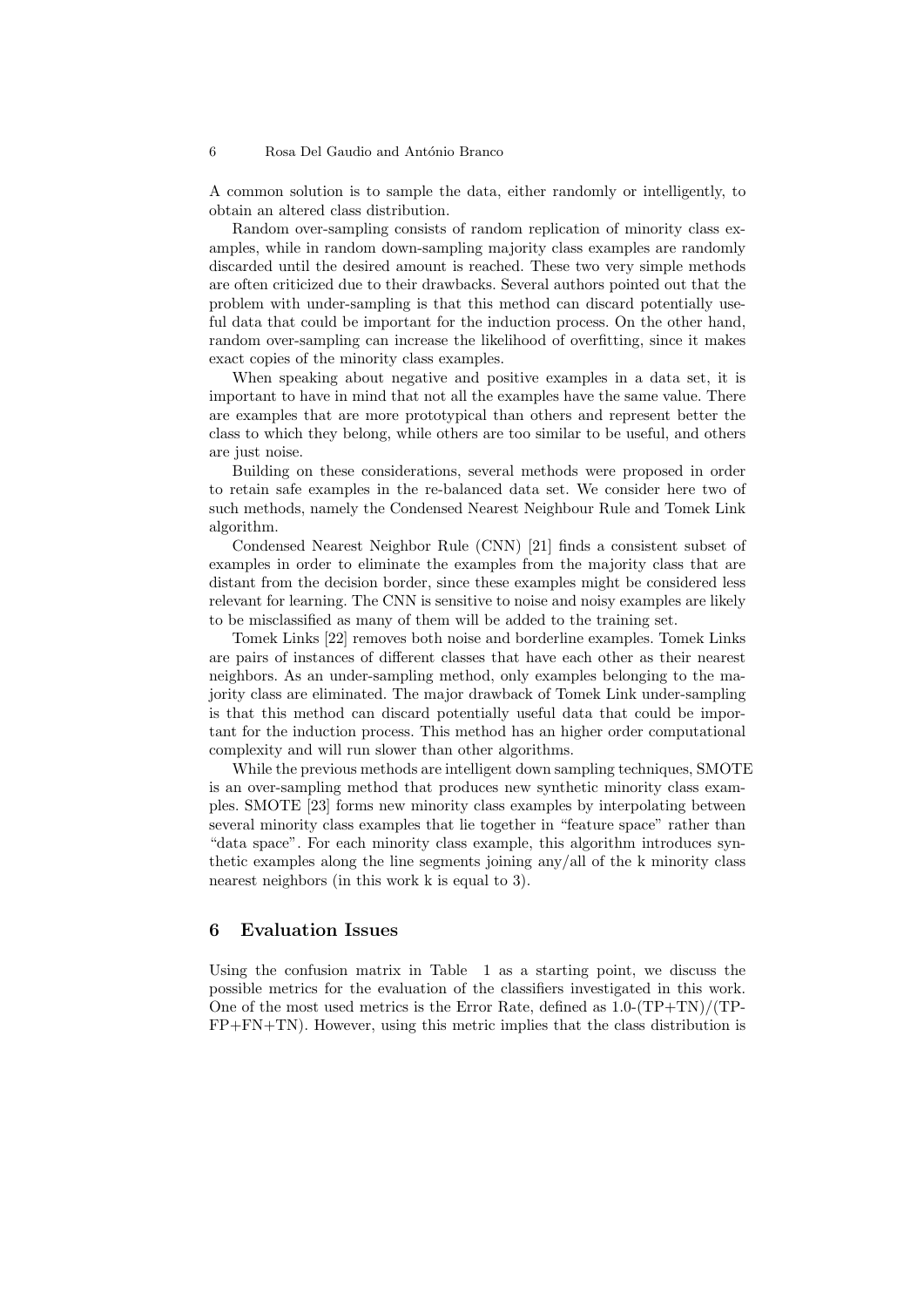known and fixed, an assumption that does not hold in real world applications as the one proposed here. Moreover, Error Rate is biased to favor the majority class, making it a bad choice when evaluating the effects of class distribution. Another aspect against the use of Error Rate is that it considers different classification errors as equally important, and in domains such medical diagnosis, the error of diagnosing a sick patience as healthy is a fatal error while the contrary is considered a much less serious error. In general, any performance metric, such as accuracy and Error Rate, that uses values from both columns will be sensitive to class imbalance.

|  | Positive Prediction Negative Prediction                      |
|--|--------------------------------------------------------------|
|  | <b>Positive Class True Positive (TP)</b> False Negative (FN) |
|  | Negative Class False Positive (FP) True Negative (TN)        |
|  |                                                              |

Table 1. Confusion Matrix for a binary classification problem

Starting from the confusion matrix it is possible to derive metrics that are not sensitive to the skew of the data. In particular, four metrics are proposed in [24]:

- $-$  False Negative Rate: FN/(TP+FN) the percentage of positive examples misclassified as belonging to the negative class
- False Positive Rate:  $FP/(FP+TN)$  the percentage of negative examples misclassified as belonging to the positive class
- True Negative Rate: TN/(FP+TN) the percentage of negative examples correctly classified as belonging to the negative class
- $-$  False Positive Rate: TP/(TP+FN) the percentage of positive examples correctly classified as belonging to the positive class

A good classifier should try to minimize FN and FP rates, and maximize TN and TP rates.

Unfortunately, there is a tradeoff between these two metrics, and in order to analyze this relationship ROC graphs are used. ROC graphs are two-dimensional graphs where the TP rate is plotted on the Y axis and the FP rate is plotted on the X axis. ROC graphs are consistent for a given problem even if the distribution of positive and negative instances is highly skewed.

In order to compare classifiers, it is possible to reduce a ROC curve to a scalar value representing the performance of the classifier. The area Under the ROC (AUC) is a portion of the area of the unit square. Its value will always be between 0 and 1. However, because random guessing produces the diagonal ine between  $(0,0)$  and  $(1,1)$ , which has an area of 0.5, no realistic classier should have an AUC less than 0.5.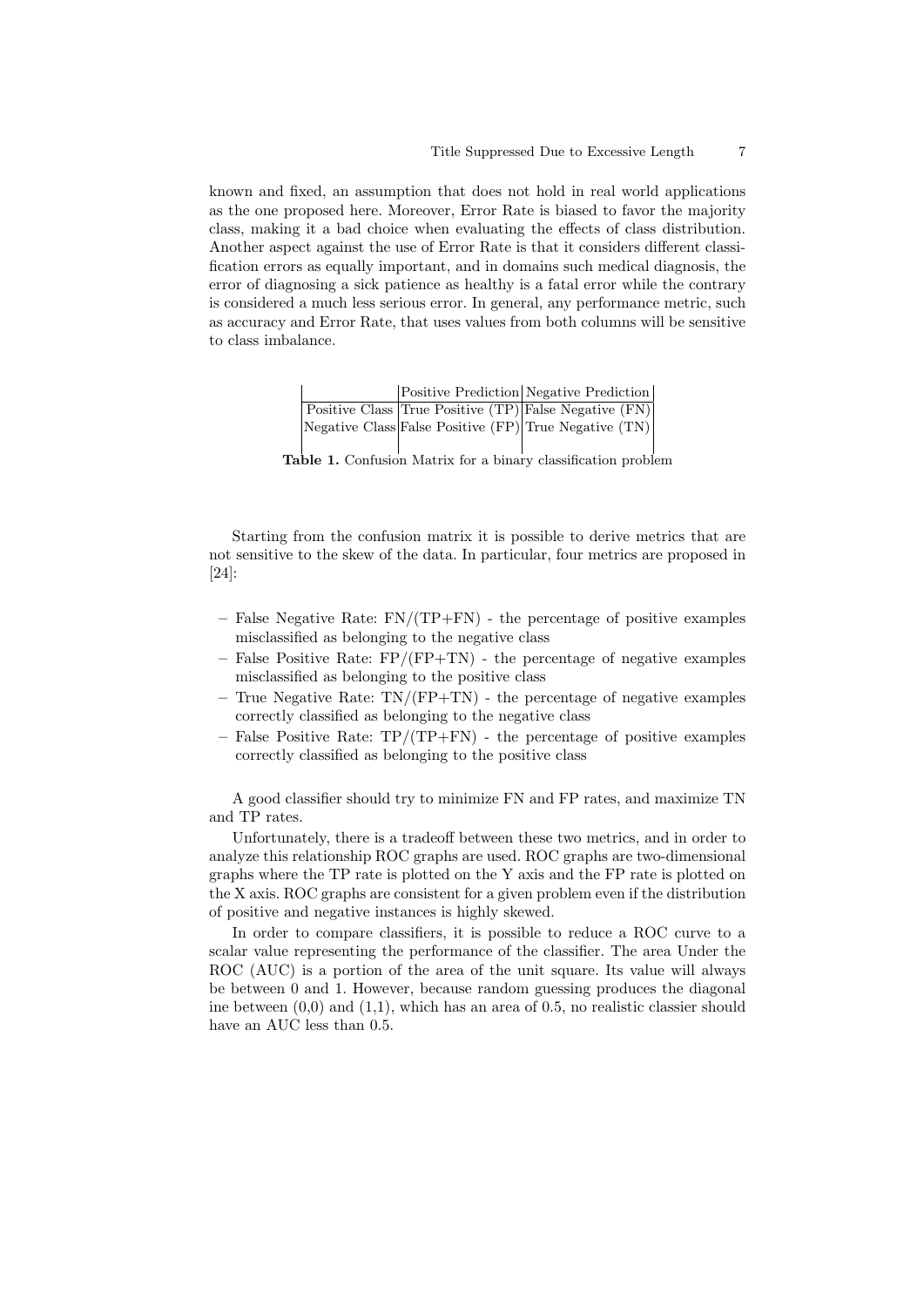In this work, we will use the AUC measure in order to assess the performance of classifiers. Furthermore, for each classifier, we present also the F-measure<sup>3</sup> in order to compare our results with the results of previous works in this area.

# 7 Results and Discussion

In this section, we present the results for the different learning algorithms used, namely Naïve Bayes, C4.5, Random Forest, k-NN and SVM. For each classifier, results regarding the different sampling techniques discussed above in Section 5, that is, random over and down sampling, SMOTE, CNN and Tomek Link are shown. We also present results obtained using the original data set, which is the data set with the original imbalance. This result represents our base line against which results obtained with sampled data sets are to be compared with. Values in bold represent the best score for each classifier.

Since the data set size does not allow us to split the corpus into two samples, a training set and a test set, 10-fold cross validation was used.

Tables 2 and 3 display the performance of the two classifiers using k-NN algorithm. In particular, Table 2 reports on the results of the most basic implementation of k-NN, that is with k equal to 1 (1-NN). In this case, a test example is simply assigned to the class of its nearest neighbor. Table 3 displays results obtained by a classifier using k-NN algorithm with k equal to 3 (3-NN).

Regarding the results in Table 2, it is possible to notice that, for the AUC metric, only the SMOTE sampling technique is able to significantly improve the base line, obtaining a score of 0.66 with an improvement of 10 points. If we focus on the F-measure, there is a substantial improvement with the different techniques, namely SMOTE and random down-sampling. As for AUC metric, also when considering the F-measure, the SMOTE presents the best score, namely 0.63 with an improvement on base line of 42 points.

Regarding results in Table 3, there are 4 sampling techniques that outperform the base line for F-measure: SMOTE (with the best score), followed by CNN, Tomek Link and random down-sampling. As to the AUC metric, the best performance is achieved by SMOTE and Tomek Link, with an improvement of 13 and 9 points respectively in comparison with the base line. Although the base lines for the classifiers above are very similar, they differ in the way they respond to the sampling techniques. In particular, the 3-NN algorithm seems to take more advantage from the use of sampling, since it obtains better results in all the experiments.

Tables 4 and 5 show the performance of the two classifiers based on decision tree algorithms, namely the C4.5 and Random Forest. The results displayed in Table 4 refer to the best setting for the C4.5 classifier, where the tree was pruned using the C4.5 standard pruning procedure with no Laplace correction. Regarding Table 5, the classifier was built using 10 different trees.

Similarly to previous classifiers, SMOTE sampling method presents the best results in terms of AUC for both classifiers, with a rise of 23 and 29 points for

 $^3$   $F - measure = \frac{2*Precision*Recall}{(Precision+Recall)}$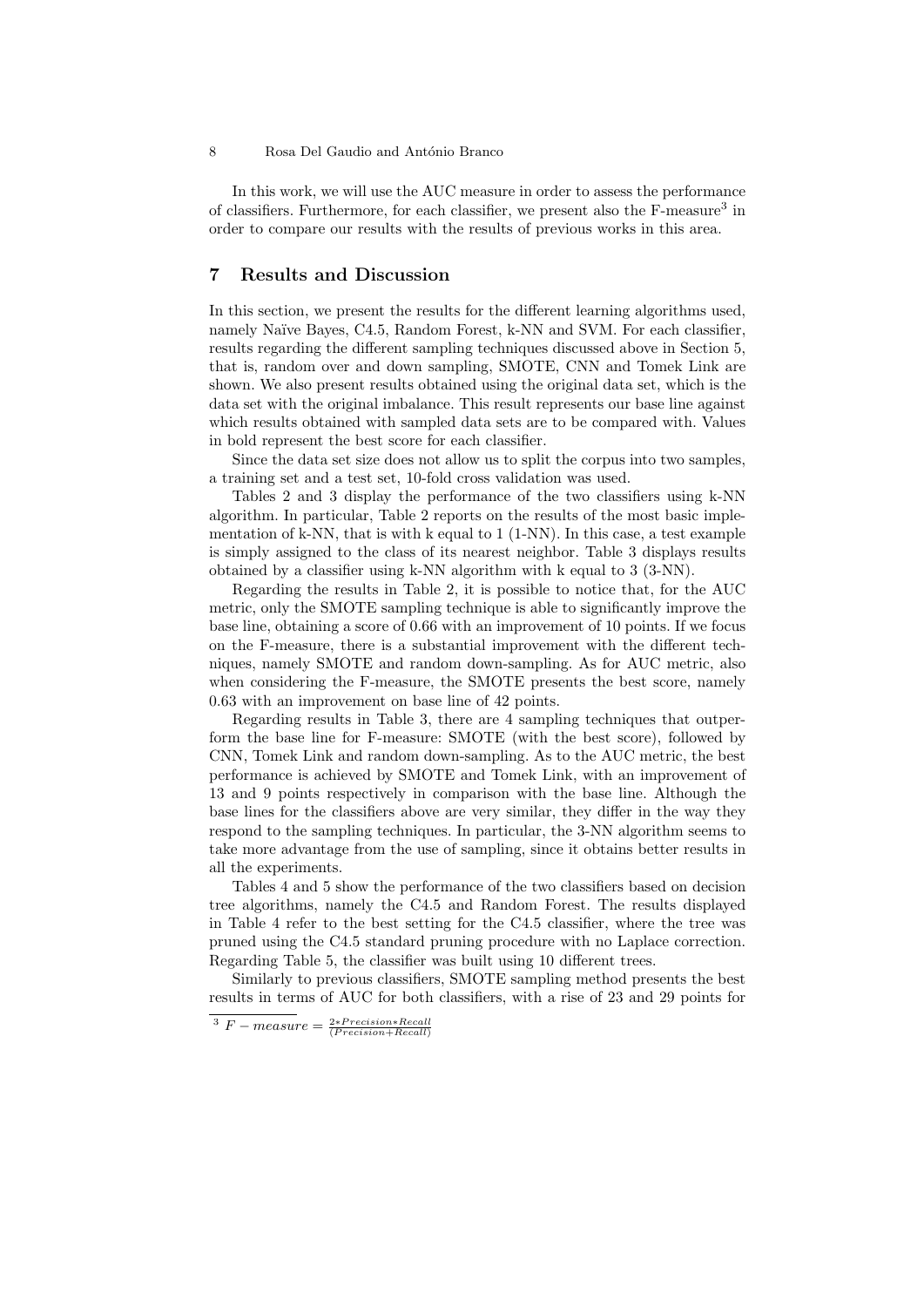#### Title Suppressed Due to Excessive Length 9

|                   | $1-NN$ |      |
|-------------------|--------|------|
| Sampling          | $F-m$  | AUC  |
| Original          | 0.19   | 0.56 |
| Dowsampling 0.62  |        | 0.57 |
| Oversampling 0.36 |        | 0.55 |
| <b>SMOTE</b>      | 0.63   | 0.66 |
| <b>CNN</b>        | 0.23   | 0.52 |
| Tomek             | 0.57   | 0.59 |

Table 2. Results obtained for the classifier Table 3. Results obtained for the classifier using  $k-NN$  algorithm with  $k=1$ using  $k-NN$  algorithm with  $k=3$ 

C4.5 and Random Forest respectively. The same observation holds for the Fmeasure, with an improvement of 60 and 63 points respectively. For this metric, good results are also achieved by Tomek Link and CNN.

|                        | C4.5          |              |                   | <b>Random Forest</b> |               |
|------------------------|---------------|--------------|-------------------|----------------------|---------------|
| Sampling               |               | F-m AUC      | Sampling          | $F-m$                | AUC           |
| Original               | $0.17$ 0.65   |              | Original          | 0.13                 | 0.65          |
| Dowsampling 0.58 0.59  |               |              | Dowsampling 0.57  |                      | 0.65          |
| Oversampling 0.37 0.67 |               |              | Oversampling 0.21 |                      | 0.64          |
| <b>SMOTE</b>           | $0.77$ $0.87$ |              | <b>SMOTE</b>      | 0.75                 | 0.94          |
| <b>CNN</b>             | 0.62          | 0.61         | <b>CNN</b>        | 0.59                 | 0.66          |
| Tomek                  | 0.63          | 0.60<br>____ | Tomek             | 0.65<br>--           | 0.59<br>_____ |

Table 4. Results obtained for the classifier Table 5. Results obtained for the classifier using C4.5 algorithm using Random Forest algorithm

Table 6 displays results obtained with a SVM classifier using a sigmoid kernel. The AUC base line for this classifier is very low, with a value below 0.5. Using sampling techniques the performance of this classifier is comparable to the 1-NN, reaching an AUC of 0.68 with random down-sampling. It is interesting to observe that although SVM is a complex algorithm, it achieves a performance similar to the simplest algorithm used in this work, namely 1-NN. Furthermore it is the only classifier where the SMOTE does not show the best result, considering either AUC or F-measure. Only the classifier based on SVM presents the best result when coped with the random down-sample method.

The results in Table 7 refer to a Naïve Bayes classifier using normal distribution. The base line for this classifier is higher than for the other classifiers in terms of both metrics taken in consideration. Nevertheless, the improvements achieved with the use of sampling do reach the performance of other classifiers, namely C4.5 and Random Forest.

In general, the SMOTE sampling technique shows the best results in terms of AUC, followed by Tomek Link and random over-sampling. The best score for SMOTE is achieved by Random Forest with 0.94 followed by C4.5 with 0.87.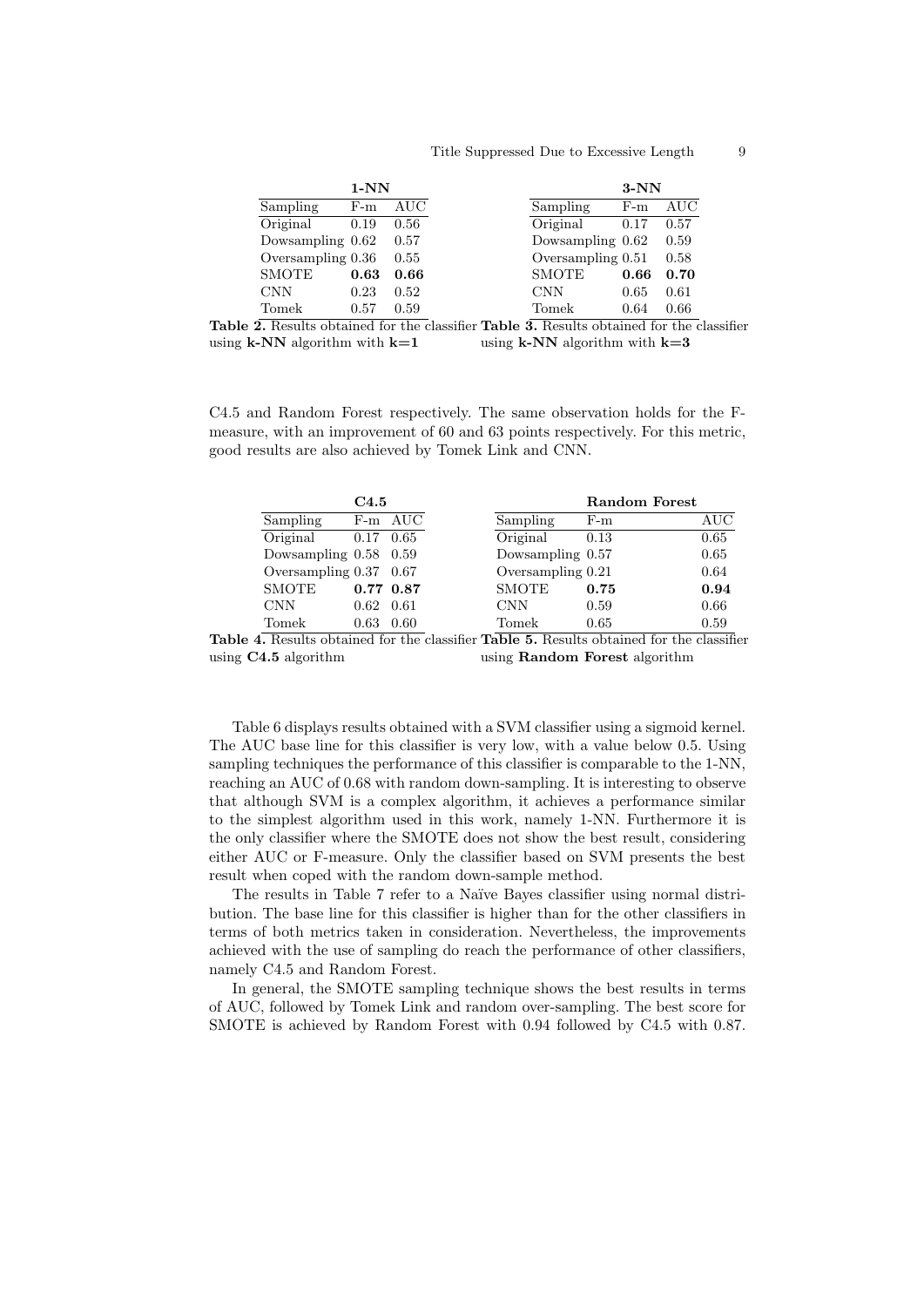|                   | <b>SVM</b> |      |                    | Naïve Bayes |           |
|-------------------|------------|------|--------------------|-------------|-----------|
| Sampling          | $F-m$      | AUC  | Sampling           | $F-m$       | $\rm AUC$ |
| Original          | 0.12       | 0.48 | Original           | 0.24        | 0.66      |
| Dowsampling 0.67  |            | 0.68 | Dowsampling $0.62$ |             | 0.62      |
| Oversampling 0.61 |            | 0.59 | Oversampling 0.67  |             | 0.68      |
| <b>SMOTE</b>      | 0.60       | 0.60 | <b>SMOTE</b>       | 0.72        | 0.76      |
| <b>CNN</b>        | 0.59       | 0.57 | CNN                | 0.64        | 0.63      |
| Tomek             | 0.64       | 0.49 | Tomek              | 0.69        | 0.72      |

Table 6. Results obtained for the classifier Table 7. Results obtained for the classifier using SVM algorithm using Naïve Bayes

These results are comparable with those reported in the literature on imbalanced data sets in general. In a comprehensive study on the behavior of several methods for balancing training data, using the 11 UCI data set  $4$ , Batista and colleagues [24] show that in most of the cases and with several data sets in different domains SMOTE and random over-sampling are the most effective methods. In general, they obtain a rise in the AUC metric of few percentage points (1 to 4), when the base line was already high (more than 0.65); when the base line was under this value the improvement was comparable to the one obtained in our work. In particular for the flag data set, they obtained an improvement of 34 percentage points.

Focusing on Natural Language applications, [25] apply these methods to sentence boundary detection in speech, showing that SMOTE and random downsampling get the best results with an AUC of 0.89 (the base line being 0.80). However, they did not experiment intelligent down-sampling methods such as CNN or Tomek Link. Batista [26], in a case study on automated annotation of keywords , gets the best results in terms of AUC with an improvement of 4 percentage points on the original data set using a combination of SMOTE with Tomek Link, followed by simple SMOTE.

In our case the improvement regarding the original data set is between 10 and 29 points, demonstrating how these methods can be effective in this application.

Regarding the comparison with other work in definition extraction, the improvement obtained on the F-measure, with the best result of 0.77 with C4.5 classifier, outperforms most of the systems presented in Section 2, confirming the importance of sampling techniques in supporting definition extraction tasks. For instance, [9] reports on a F-measure of 0.73, obtained with a combination of syntactic rules and a Na¨ıve Bayes classifiers for the Dutch language, in turn, [10], with a similar approach, but for the Polish, obtain a F-measure of 0.35.

Furthermore, in all these works a combination of features is used in order to reach better results, while in this paper we only use bi-grams of POS as feature.

To conclude, our results outperform those systems that represent the state of the art in the area, such as DEFINDER, which shows a F-mesure of 0.80.

<sup>4</sup> http://archive.ics.uci.edu/ml/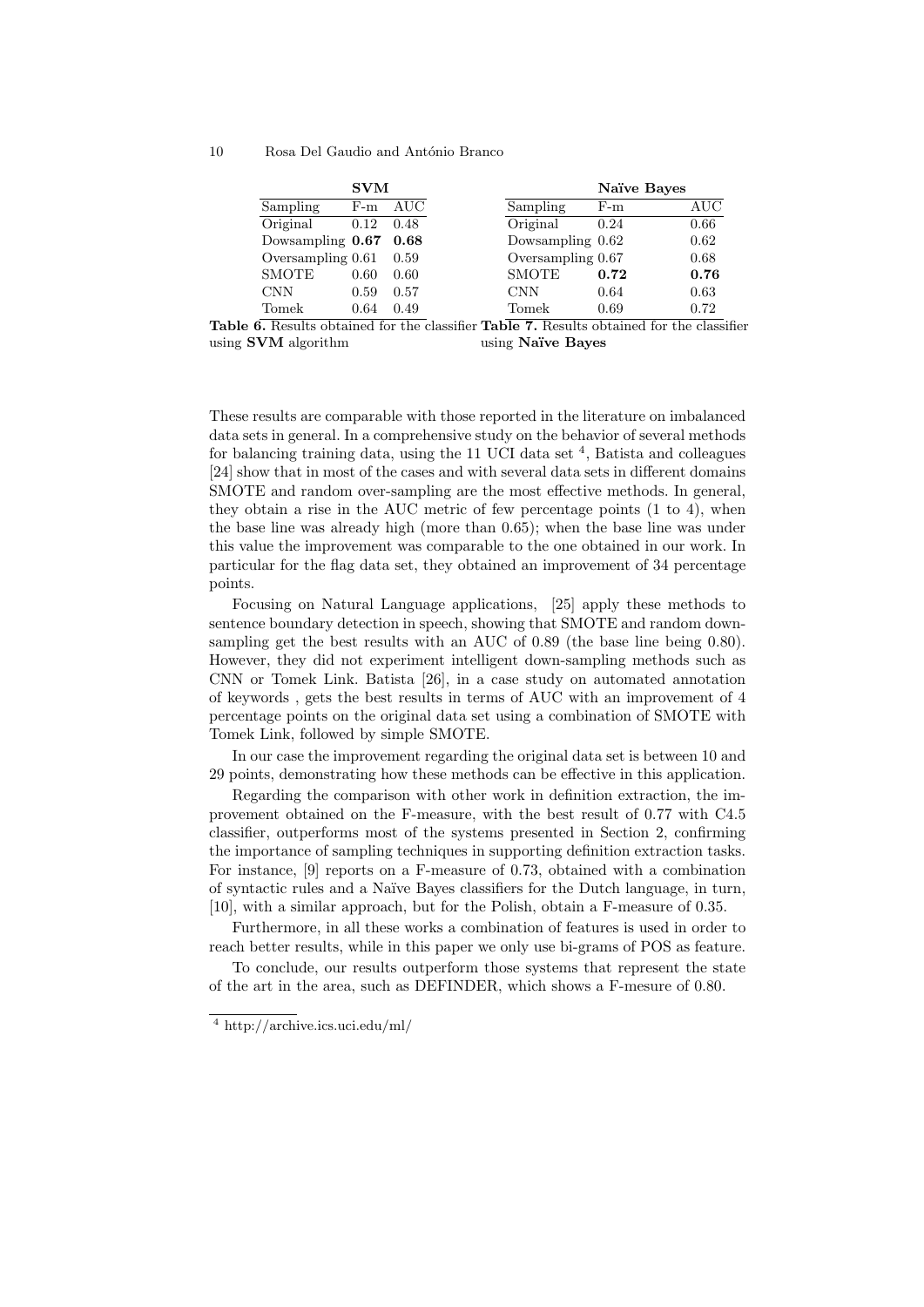### 8 Conclusions and Future Work

In this work, we presented a study on the better way to deal with imbalanced data sets in the context of definition extraction. We reported results for five classifiers and five different sampling techniques. Our results are comparable to the results obtained in previous work in the area, confirming the SMOTE sampling method as one of the most effective in dealing with imbalanced data sets.

Furthermore, this work empirically demonstrates the effectiveness of sampling methods in the definition extraction field. This finding is supported by the magnitude of the improvement obtained in comparison with the original data sets for both the metrics used. In particular, our results show an improvement of 29 points regarding the AUC metric and more than 60 points when considering the F-measure.

In future work we are planning to experiment with more sampling techniques as well combining them in different ways. Additionally, we want to use different data sets in different languages in order to validate our findings.

# References

- 1. Barnbrook, G.: Defining Language: a local grammar of definition sentences. John Benjamins Publishing Company (2002)
- 2. Tjong, E., Sang, K., Bouma, G., de Rijke, M.: Developing offline strategies for answering medical questions. In: Proceedings of the AAAI-05 workshop on Question Answering in restricted domains. (2005) 41–45
- 3. Fahmi, I., Bouma, G.: Learning to identify definitions using syntactic feature. In Basili, R., Moschitti, A., eds.: Proceedings of the EACL workshop on Learning Structured Information in Natural Language Applications, Trento, Italy (2006)
- 4. Hearst, M.A.: Automatic acquisition of hyponyms from large text corpora. In: Proceedings of the 14th conference on Computational linguistics, Morristown, NJ, USA, Association for Computational Linguistics (1992) 539–545
- 5. Person, J.: The expression of definitions in specialised text: a corpus-based analysis. In Gellerstam, M., Jaborg, J., Malgren, S.G., Noren, K., Rogstrom, L., Papmehl, C., eds.: 7th Internation Congress on Lexicography (EURALEX 96), Goteborg, Sweden (1996) 817–824
- 6. Klavans, J., Muresan, S.: Evaluation of the DEFINDER system for fully automatic glossary construction. In: Proceedings of the American Medical Informatics Association Symposium (AMIA 2001). (2001)
- 7. Malais, V., Zweigenbaum, P., Bachimont, B.: Detecting semantic relations between terms in definitions. In: the 3rd edition of CompuTerm Workshop (CompuTerm 2004) at Coling 2004. (2004) 55–62
- 8. Chang, X., Zheng, Q.: Offline definition extraction using machine learning for knowledge-oriented question answering. In Huang, D.S., Heutte, L., Loog, M., eds.: ICIC (3). Volume 2 of Communications in Computer and Information Science., Springer (2007) 1286–1294
- 9. Westerhout, E., Monachesi, P.: Extraction of Dutch definitory contexts for elearning purposes. In: CLIN proceedings 2007. (2007)